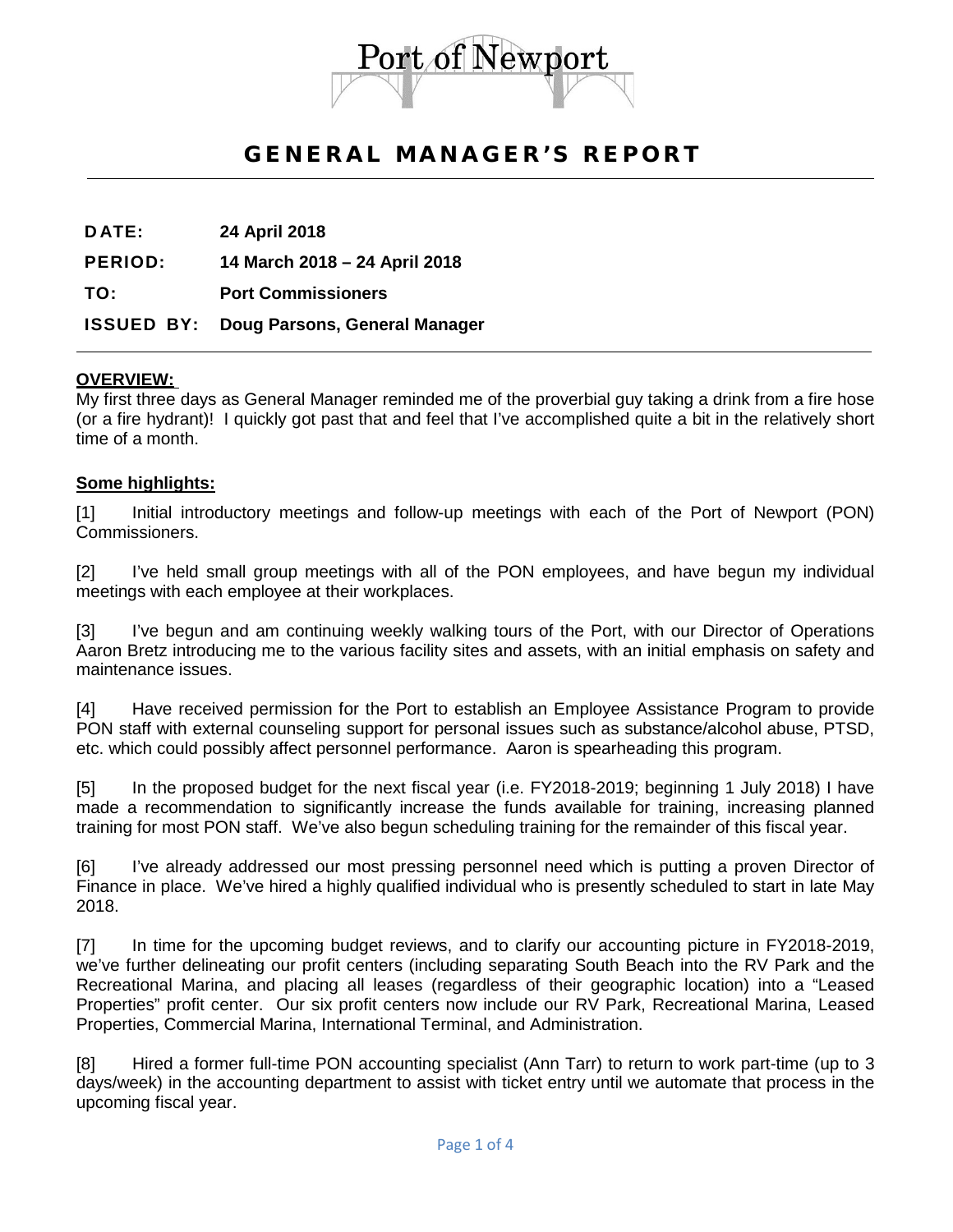[9] Worked with staff to expand and update the "Contact Information" page of the Port's website to better serve customers. Rather than a radical overhaul, you'll see incremental improvements to our website throughout FY2018-2019.

[10] I have developed an effective working relationship with the Port's attorney who is currently providing legal advice to us on a number of Port-related issues. During my first full week I had an extremely useful introductory meeting with him which lasted about four and a half hours (I had a lot of questions!), after which he provided me with additional information that I requested. One interesting takeaway from this first meeting was that the Port's attorney noted that in his opinion none of the existing Port Commissioners had any actual (vs. potential) conflicts of interest with respect to Port activities.

[11] I've met many folks who have existing long-term relationships with the Port including individual fishermen (both commercial and recreational); our lessees; individual constituents of our Port district; local business owners; elected and non-elected public servants (at the City, County, Regional, State levels); local and State elected officials; political and user-group lobbyists; media folks; union members; tribal members; staff, General Managers, and Commissioners of other Port districts; Directors of various commissions; and Business Oregon staff (including economic development, port Infrastructure Finance Authority (IFA), and their regional development officer).

[12] Not counting my meetings with the PON staff and our Port Commissioners (over 25 individuals ) I've already had meetings with over 30 individuals in my first month including previous Port Commissioners and a previous General Manager of our Port; commercial and recreational and fishermen; a number of our lessees who needed some immediate attention; individual constituents of our Port district who wanted to meet the new GM; local business owners; our current service vendors (including IT, security, telephone, and janitorial providers); City and State employees; local and State elected officials; and IFA staff.

[13] I've addressed a number of personnel issues including salary and/or title adjustments, updating and fine-tuning the organization's hourly wage matrix, and fine-tuning the organizational structure to better reflect job tasks and responsibilities.

[14] Established and begun regularly scheduled (i.e. recurring) ongoing meetings with some key stakeholders of the Port.

[15] I've moved the personnel evaluation period to the November-December time frame (i.e. six months apart from the current ongoing budgeting period) to spread out the work load of our supervisory staff and enable more detailed and professional evaluations than what I've been anecdotally told previously occurred.

[16] Given the accounting staff permission to begin the shift from monthly payroll with an available midmonth draw, to semi-monthly payroll paid via direct deposit on the 1<sup>st</sup> and 15<sup>th</sup> of each month. This change is timely since that State of Oregon has recently required that agencies such as the Port begin withholding payroll taxes on draws. This will help simplify work for our accounting department. The news has been well-received by PON staff across the board.

[17] We are also planning on closing out the financials on a quarterly basis rather than at the end of each month. This will help relieve the constant ongoing overload of the accounting team without an extra cost to the Port for more accounting personnel. It will also provide more time to both focus on "problem" accounts receivable accounts and reconcile balances, with the consequence that the financials provided to the Commissioners will be more accurate.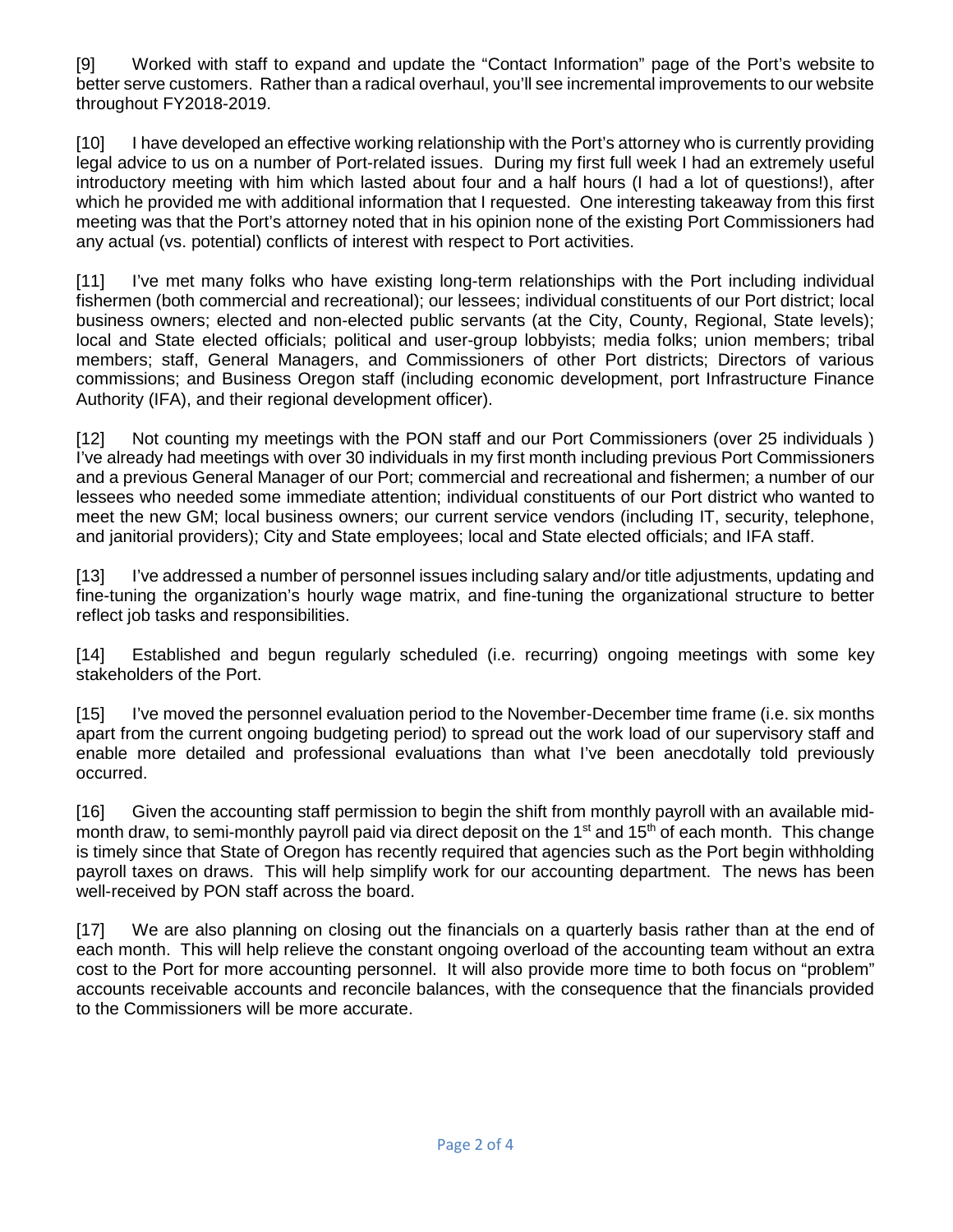[18] I've implemented a number of simple common sense administrative actions including installing locks on the inside office doors (they had none before); rekeying the main door locks to the PON office (I was told this hadn't been done in years); ensuring that each of the PON office staff has their own telephone at their desk (some were sharing phones); etc.

[19] I sold some Port assets (including old floating concrete dock sections and some stacks of pressure treated lumber) which had already been designated as surplus. The Port has already received payment for these items. Want to buy the old boathouse on Swede's Dock? (just joking; we haven't yet officially made it surplus).

[20] I've approved a number of Special Use Permits (including that of the two Tall Ships who are now paying full moorage rates during their entire visit) and rejected one (for horse-drawn wagon rides) based on anticipated issues associated with both traffic congestion and livery space.

[21] I secured several offices of nearly new furniture (desks, bookcases, locking filing cabinets, etc.) for free (other than the cost of a U-Haul truck rental and a day's labor of two PON staff) from a Washington County office which was being moved and upgraded. When this furniture was delivered we took the opportunity to rearrange several of the PON offices to better align the work flow within the Port's main office (i.e. putting the accounting team's offices next to one another, etc.). We also purchased dividers and placed two of these staff in each office to effectively create some additional usable space.

[22] Worked with my direct-reports to oversee the identification and enumeration of the Strengths, Weaknesses, Opportunities, and Threats for each of our six profit centers. These written SWOT analyses were developed by PON staff in each profit center rather than by external consultants, and will provide a great starting point for updating our business plan and facilitating the Commissioner's upcoming goal setting efforts.

[23] I've identified a number of additional revenue streams for the RV Park including the on-site sales of propane as a convenience to our RV customers there. This is projected to generate annual gross sales of propane of as much as \$30K with an expected net profit of approximately \$10K/year. We're also considering providing the "quick exchange" service of pre-filled 5-gallon propane tanks which should create additional profits and customer convenience at our RV Park.

[24] I directed PON staff to implement a number of safety-related items including installing a stop sign at the entrance to the RV Park where our outgoing traffic enters the traffic flow from part of Rogue Brewery lot; ordering additional forklift safety items (including larger flashing lights and mirrors), and considering safety barriers for the Commercial Marina to create better-defined forklift running lanes to protect pedestrian traffic while still maintaining the necessary speed to effectively offload fishing vessel catches; trimming trees above and on the edge of the west entrance to the International Terminal and making this road one-way-in; etc.

[25] I've reviewed the Port's audited financial for FY2017-2018 and our  $1<sup>st</sup>$  calendar quarter financials for 2018, and discussed numerous aspect of both with Mark Harris, the Port's Accounting Supervisor.

[26] I've tried to make it very clear to nearly everyone that I'm interacting with outside of the Port that the Port of Newport is indeed "open for business", and that the Newport International Terminal is available to commercial fishermen, log and container shippers, smaller cruise ships, and any other potential waterrelated customers with viable business plans which are fair and equitable to all parties.

[27] I've prepared draft motions and draft resolutions for, and participated in, two Regular Monthly Commission Meetings and two Commissioner's Budget Priorities Work Sessions.

[28] I drafted a Port press release on the Port's rate setting process to help alleviate some confusion which originated from the iterative process of our rate setting process.